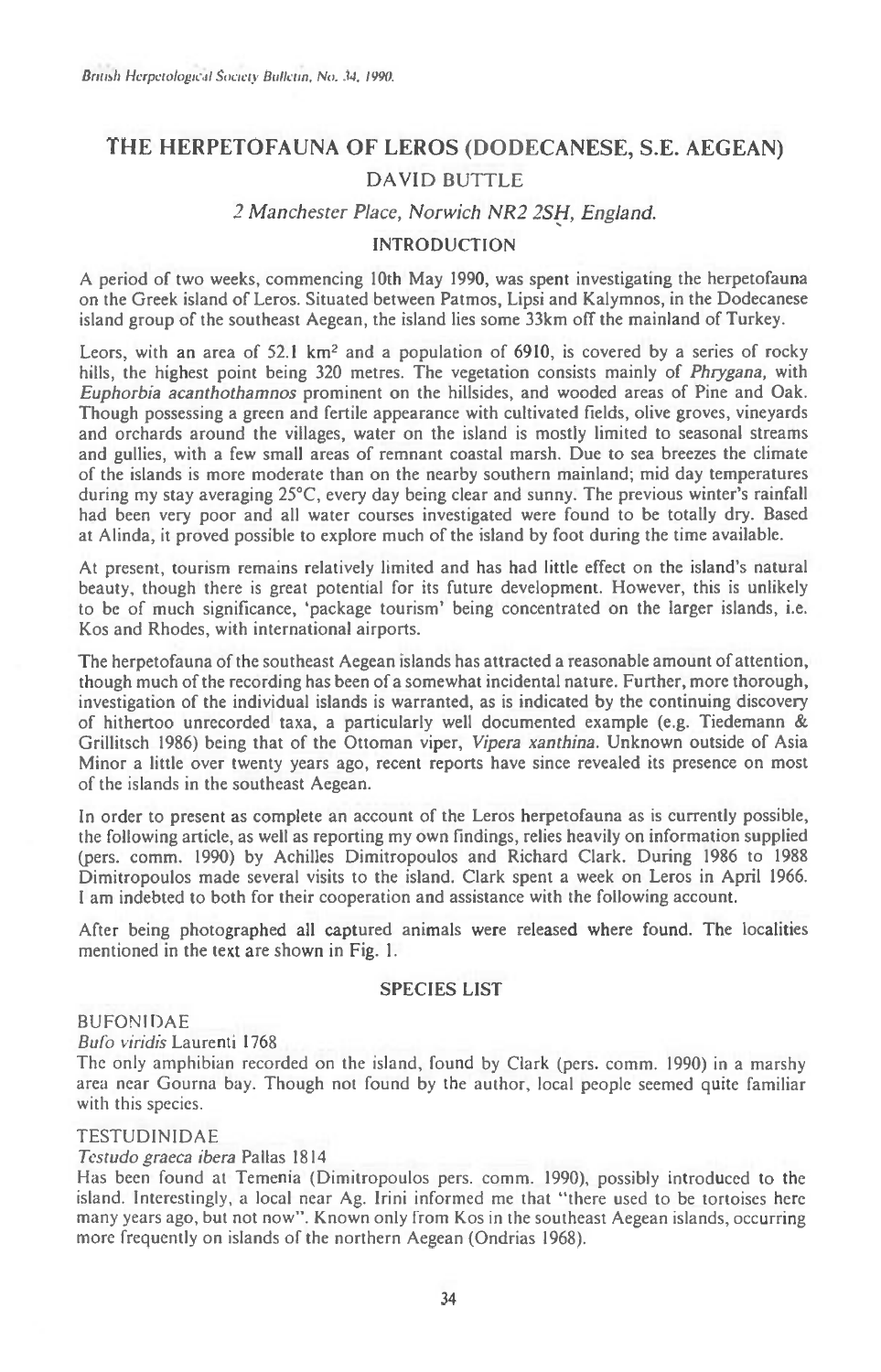#### GEKKONIDAE

#### Hemidactylus turcicus (Linnaeus 1758)

Has been found by Dimitropoulos (1987, pers. comm. 1990) inside houses at Lakki. Also clearly described to me by locals as occurring in Alinda.

#### AGAMIDAE

## Agama stellio (Linnaeus 1758)

Though very timid, the most conspicuous reptile on the island, found to be common and widespread. With the exception of a single pair it was only seen individually, and not in colonies as reported by Clark & Clark (1973) and Bowles (1989) during April in Turkey and Cyprus respectively. Inhabitated stone walls, buildings, large rocks, rockpiles, cliffsides; occasionally seen on tree trunks and rubbish dumps. Referred to in some recent literature as Stellio stellio.



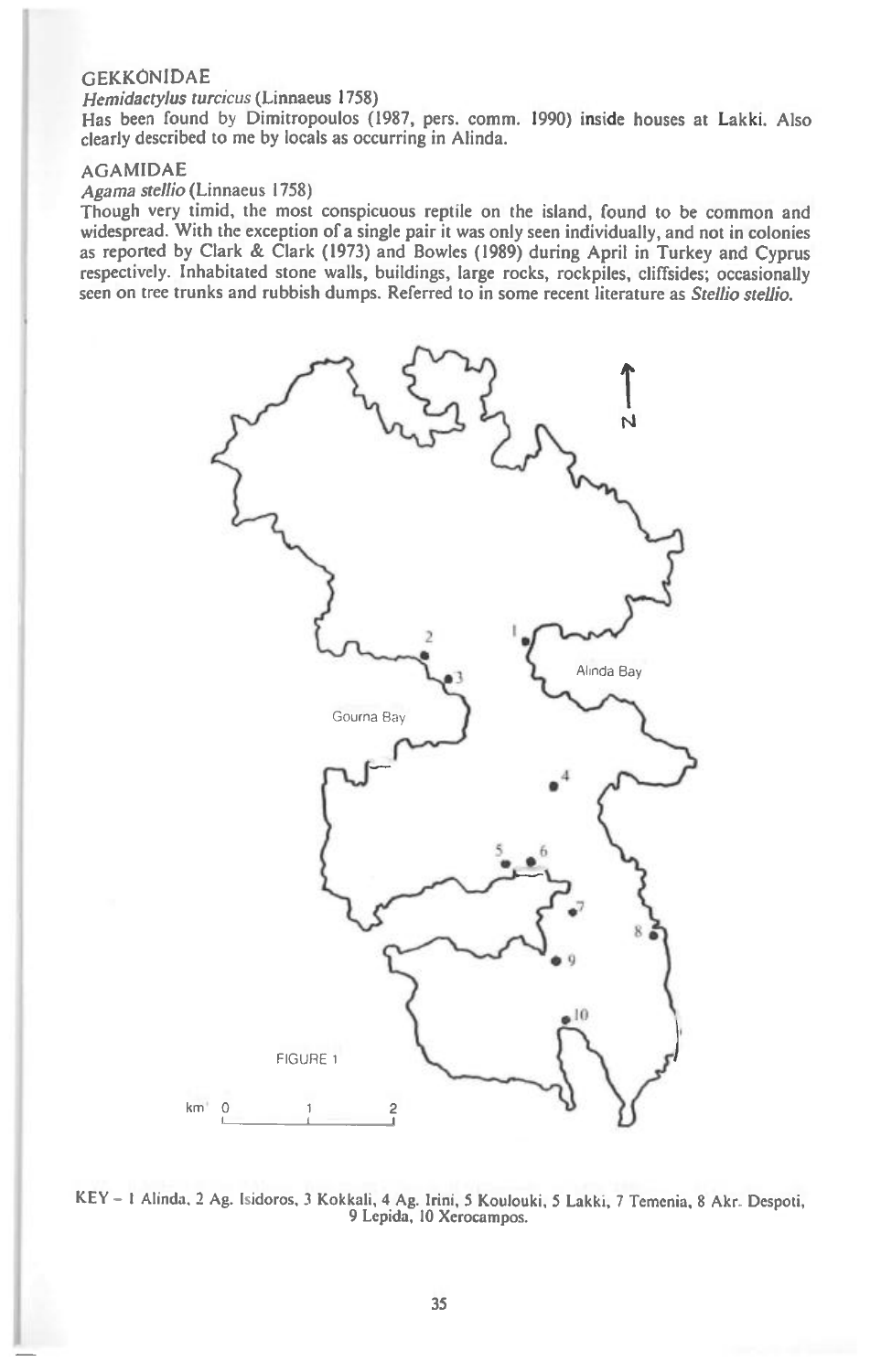## LACERTIDAE

# Ophisops elegans ehrenbergii (Wiegmann 1835)

Found to be widespread and fairly common, though not occurring anywhere in great numbers, an average of seven specimens being seen each day. Three typical adult males captured averaged 46mm snout-vent, I32mm total length.

#### **SCINCIDAE**

# Ablepharus kitaibelii Bibron & Bory 1833

A single adult found active during late afternoon near Ag. Irini on shady bank of a hillside terraced field with oak trees and bushes. Not previously recorded on Leros (Chondropoulos 1986).

## AMPHISBAENIDAE

#### Blanus strauchi (Bedriaga 1884)

Adult of a dull purplish colouration, 16cm total length, found in same area as A. kitaibelii when heard moving at 16.30 hours through layer of fallen oak leaves and dry humus. A further, similar specimen found under large rock in dead vegetation below trees on hillside at Alinda. Complete sloughed skin found in rock scree on open, scrub covered hillside at Akr. Despoti. Not previously recorded on Leros, elsewhere in Greece known only from the islands of Rhodes, Kos (Ondrias 1968), Kastellorizo (Valakos & Papapanagiotou 1985) and Samos (Dimitropoulos pers. comm. 1990).

#### BOIDAE

#### Eryx jaculus turcicus (Olivier 1801)

Has recently been collected at Lakki; in the Dodecanese also known from Kos and Kalymnos (Chondropoulos 1989).

#### COLUBRIDAE

#### Coluber jugularis jugularis ( Linnaeus 1758)

Adult of 135cm approx. caught in a cut wheat field at Kokkali. Shiny black with continuous, brownish red, fine striping running through body scales, venter red, throat and side of head brownish red. A further five adults, all appearing basically black in colour, briefly seen; two in olive groves at Xerocampos, single specimens in a garden at Alinda, a roadside ditch at Koulouki and a grassy slope between Lakki and Lepida. All rapidly escaped into large bushes and bramble growth. An appraisal of the various forms within the species has recently been given by Clark (1990).

#### Coluber najadum dahli Schinz 1883

Five adults, a dead specimen and two sloughs found in the Alinda and Gourna bay areas, all appeared typical of the subspecies. A melanistic form,  $C$ .  $n$ . kalymnensis, has been found on the neighbouring island of Kalymnos (Schneider 1979, 1983).

#### Coluber nummifer Reuss 1834

A single adult seen, killed by local on hillside at Alindas. Dimitropoulos (pers. comm. 1990) has found this snake to be not uncommon and widespread on Leros, even occurring on several of the surrounding small islets; described as variable, ranging from almost uniform grey to boldly marked with black blotches. Bites from this species and the closely related C. ravergieri (see Steehouder 1990) have resulted in painful swelling and discolouration.

#### Eirenis modestus modestus (Martin 1838)

Three of these docile little snakes of 22, 25 and 42cm total length, plus one DOR and a slough, found under large rocks on hillsides around Alinda. Uniform light brown with black markings, obscure on larger specimen, on head and neck. First reported from Leros by Pieper (1970) at Xerocampos. Present in two forms, either uniform or spotted (var. semimaculata), on several of the eastern Aegean islands.

#### Natrix natrix persa (Pallas 1814)

Found by Clark (1968, pers. comm. 1990) to be common in a small marshy area near Gourna. This species has adapted well to dry, barren conditions on central Aegean islands, preying mainly on lizards and geckoes (Gruber & Fuchs 1977). An individual caught by Clark disgorged a Bufo viridis and as yet there is no evidence to support a similar dietary adaptation for this snake on Leros.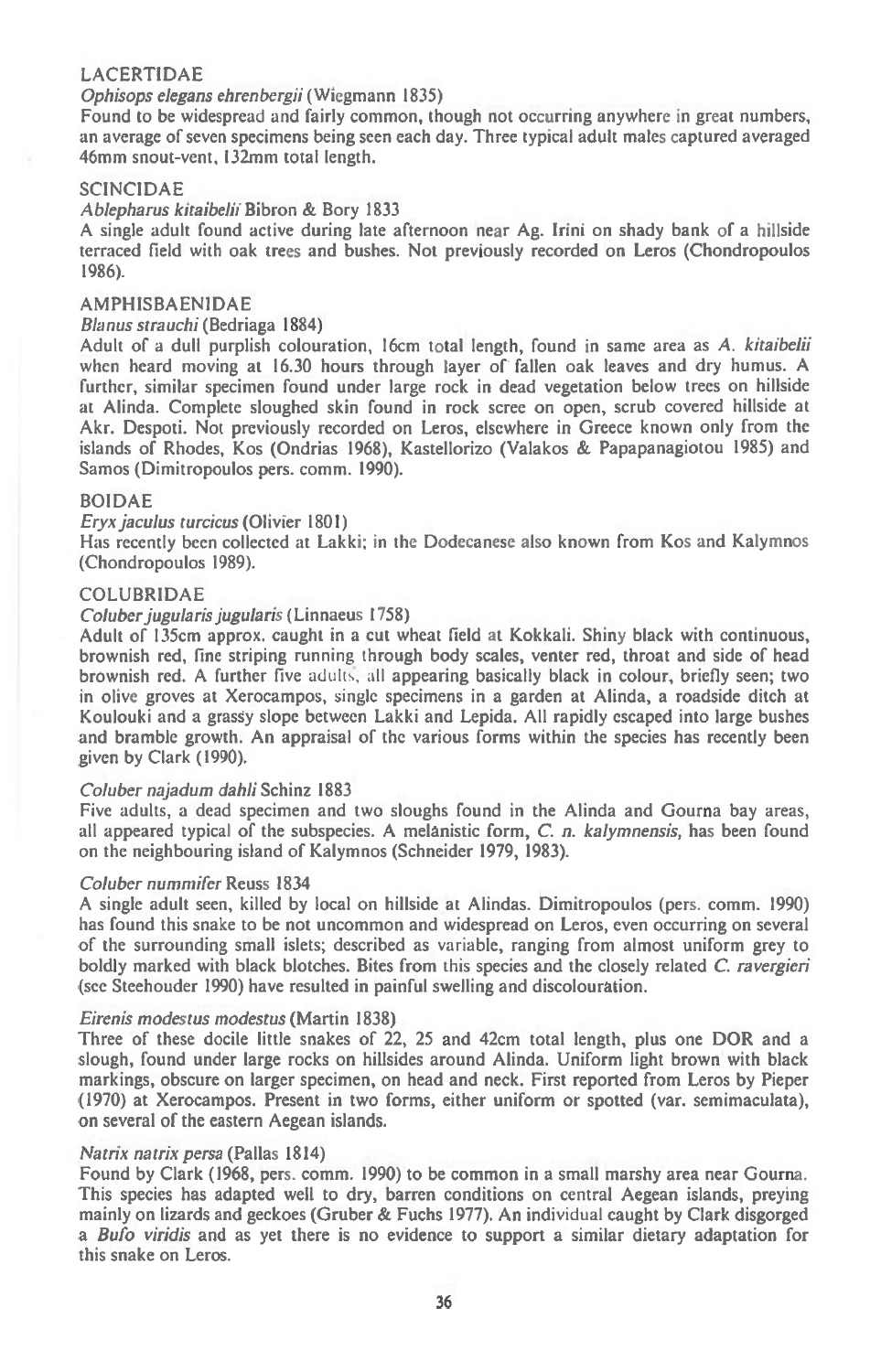#### **VIPERIDAE**

# *Vipera xanthina* (Gray 1849)

Despite thorough searching only two dead specimens were seen; a large male of almost 90cm decapitated at Koulouki and a young male killed at Alinda. On a rocky hillside at Alinda, with dry stone walls, olive trees and thick bushes, eight had been killed by a local hotelier in the previous eighteen months. During an evening search of this same hillside a snake, almost certainly this species, was heard rapidly retreating through vegetation into a dry stone wall at 22.30 hours, but not seen. Secretive and almost entirely nocturnal in summer, Dimitropoulos (1987, pers. comm. 1990) has found this viper to be fairly widespread on the island, being especially common around Ag. Isidoros and Alinda.

## **DISCUSSION**

With the inclusion of *Ablepharus kitaibelii* and *Blanus strauchi,* recorded on the island for the first time, a total of thirteen reptile and one amphibian species are now known to occur on Leros.

In common with other Dodecanese islands, no endemic species occur (Beutler 1979) and all are to be found in adjacent Asia Minor. The strong eastern influence on the island's herpetofauna is demonstrated by the presence of *Blanus strauchi, Coluber nummifer, Eirenis modestus* and *Vipera xanthina.* The most prevalent species *are Agama stellio* and, the only lacertid lizard to be found on the island, *Ophisops elegans.* Snakes are particularly well represented with seven species present, most evident being the diurnally active *Coluber* species. Due to its fossorial lifestyle *Eryx jaculus,* like *B. strauchi,* is not easily found, though *Eirenis modestus* and *Vipera xanthina* are probably more abundant than they may appear. The sparsity of freshwater habitats, particularly during the dry summer months, is significant for species such as the single amphibian, *Bufo viridis,* and for *Natrix natrix,* neither of which could be found by the author. *Hemidactylus turcicus* is almost certain to be more numerous than is presently indicated, though the status of *Testudo graeca* on Leors would appear to be uncertain.

#### REFERENCES

- Arnold, E.N., Burton, J.A. & Ovenden, D.W. (1978). A *field guide to the reptiles and amphibians of Britain and Europe.* London & Glasgow; Collins.
- Beuter, A. (1979). General principles in the distribution of reptiles and amphibians in the Aegean. *Biol. Gallo-Hellenica* **8:** 337-344.
- Bowles, F.D. (1989). A note on the herpetofauna of south-east Cyprus. *British Herpetological Society Bulletin* **30:** 22-25.
- Chondropoulos, B.P. (1986). A checklist of the Greek reptiles. I. The lizards. *Amphibia-Reptilia*  7: 217-235.

Chondropoulos, B.P. (1989). A checklist of Greek reptiles. H. The snakes. *Herpetozoa* 2(1/ 2): 3-36.

Clark, R.J. (1968). A collection of snakes from Greece. *British Journal of Herpetology* 4(3): 45-48.

Clark, R.J. (1990). An appraisal of the status of *Coluber jugularis* and *Elaphe quatuorlineata*  in Greece. Part 1. *The Herptile* **15(2):** 42-55.

Clark, R.J. & Clark, E.D. (1973). Report on a colection of amphibians and reptiles from Turkey. *Occasional Papers of the California Academy of Sciences* **104,** 62 pages.

Dimitropoulos, A. (1987). Some notes based on observations of the Ottoman viper, *(Vipera xanthina xanthina,* Gray, 1849) in the Greek islands of leros, Dodecanese (S.E. Aegean) and Chios (E. Aegean). *The Herptile* **12(2):** 72-81.

Gruber, U. (1989). *Die schlangen Europas and rand urns Mittelmeer.* Stuttgart; Franckh (Kosmos-Naturführer).

Gruber, U. & Fuchs, D. (1977). Die herpetofauna des Paros-rchipels (Zentral Agais). *Salamandra*  **13(2):** 60-77.

Ondrias, J.C. (1968). Liste des amphibiens et des reptiles de Grice. *Biol. Gallo-Hellenica* 1: 111-135.

Pieper, H. (1970). Neue Beitrage zur Kenntnis der Herpetofauna der siidagaischen Inseln. *Senckenbergiana biol.* **51(1/2):** 55-65.

Schneider, B. (1979). Eine melanistische Schlanknatter, *Coluber najadum kalymnensis* n. subsp.